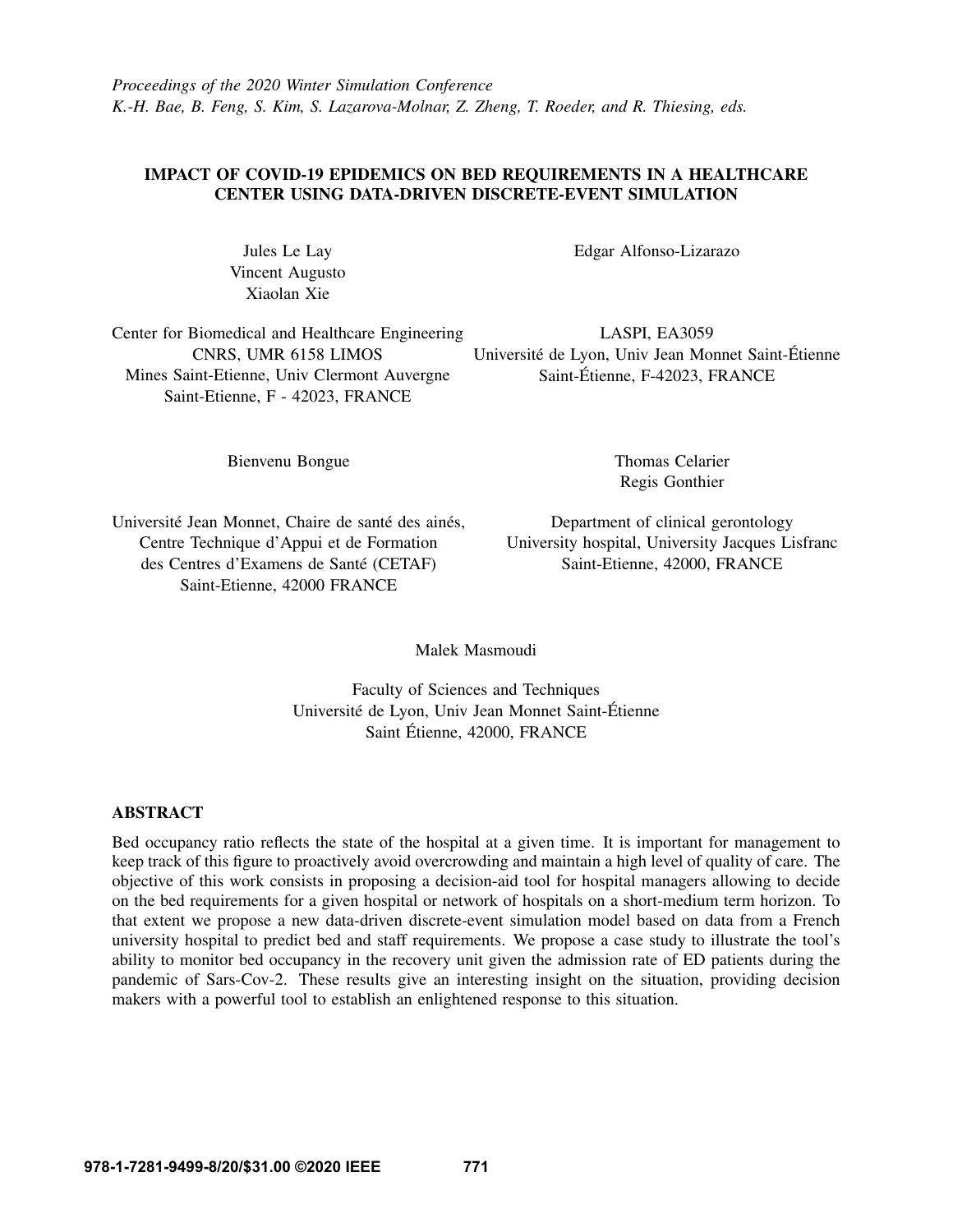## 1 INTRODUCTION

## 1.1 Context

The management of key resources in healthcare centres has become a crucial matter for decision makers of the hospital. In particular, the bed occupancy ratio of a service is a useful performance indicator for the hospital. It is essential for caregivers to keep a small number of beds available to address emergencies while having too much unoccupied bed shows that the service is in overcapacity. A relevant management of beds will also have advantages for the patient, as it will improve the quality of care at the hospital and reduce the inpatients mean waiting time. The number of unoccupied beds to keep is the element in which management can rely to be responsive when unexpected events occur, such as the failure of a key device, or the departure of a surgeon. Other factors can impact the hospital attendance, like seasonality (epidemics such as flu in winter or heat waves in summer) or more persistent factors like the ageing of the population.

Before defining those figures it is essential to have a mid-term vision on the patients attendance to the hospital. The administration staff of the hospital needs to know the number of beds required to state on annual closing of beds during holidays or on the exceptional opening of extra beds for emergent patients. Industrial engineering and operational research approaches have been widely used to predict bed occupancy in hospital, and Discrete-Event Simulation (DES) have proven useful to manage resources in a process analysis. In this paper, we describe the development of a DES tool designed to predict bed occupancy ratios for a healthcare center taking into account the history of patients' attendance over the past years and predictions of future arrivals.

### 1.2 Related Work

The analysis of patients' stays in hospital is extensively covered in the literature. Predicting the attendance in a healthcare delivery structure allows managers to become proactive regarding resource management decisions. Forecasting models like time-series have been developed by [\(Farmer and Emami 1990\)](#page-9-0) to give health service planners this opportunity. Numerous analytical models were designed as decision support systems. For instance short-term bed occupancy can be predicted using autoregressive integrated moving average according to [\(Abraham et al. 2009\)](#page-9-1). Regression techniques also give good results [\(Kumar et al.](#page-9-2) [2008\)](#page-9-2) when predicting short-term bed demands for several classes of beds. Similarly [\(Tan et al. 2019\)](#page-9-3) implemented Principal Component Analysis and Multiple Linear Regression methods to alert an Emergency Department (ED) of bed crunching risk on the short-term.

Beyond analytical prediction, simulation models have proven to be useful for modelling the patients' flow and a decision's impact on a healthcare system. For instance, queuing networks have been used by [\(El-Darzi et al. 1998\)](#page-9-4) to understand the behavior of bed blockers in a geriatric department. Complete hospitals models are quite rare and researchers often focus on a department in particular. For instance, [\(Chavis et al. 2016\)](#page-9-5) studies the impact of a post-emergency unit on ED patient's length of stay. Indeed, EDs are probably the most studied department using simulation. A review done by [\(Salmon et al. 2018\)](#page-9-6) counts 254 journal or conferences publications and thesis using simulation to model ED between 2000 and 2016, with DES being the most used technique. Other techniques, like system dynamics (SD) or agent-based modelling (ABM) are more used when considering the interactions between ED and exterior factors. [\(Cabrera et al. 2011\)](#page-9-7) modelled a Spanish ED with ABM to better characterise the operations of a complex system and [\(Chong et al. 2015\)](#page-9-8) uses SD for its ability to account for the complex behaviour of such a service. However, when looking at the whole simulation area, [\(Brailsford et al. 2019\)](#page-9-9) notes that models combining different techniques are becoming more and more popular.

Building a model of the hospital as a whole is a challenge. The model proposed by [\(Ben-Tovim et al.](#page-9-10) [2016\)](#page-9-10) simplifies the hospital's organisation to do so. The authors grouped together the ward into one unit, and did the same with surgical theatres. In [\(Busby and Carter 2017\)](#page-9-11), DES is used to detail the links between ED, inpatients wards and surgical theatres. Such models are conceived to be generic and applicable to many hospitals.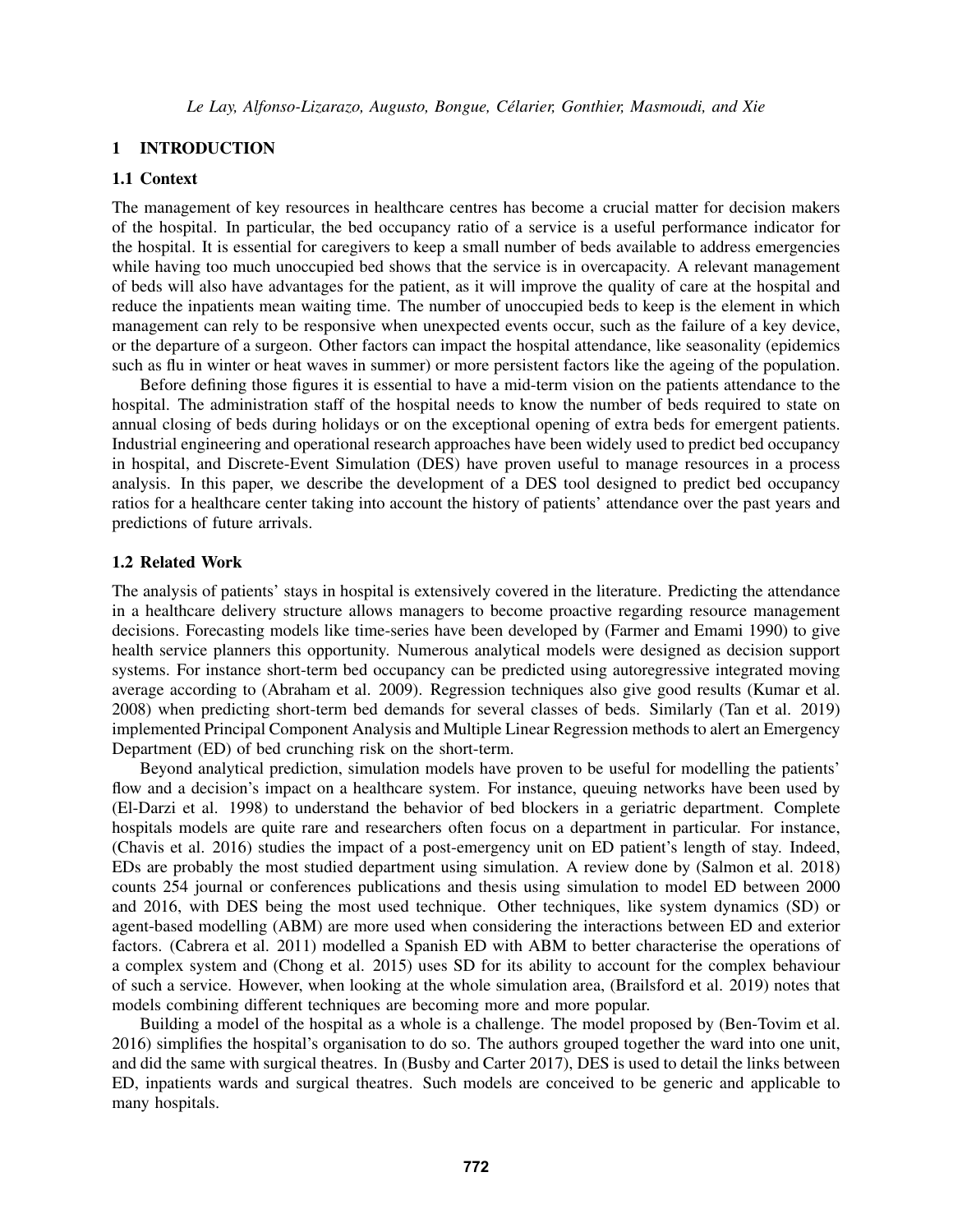# 1.3 Objective and Scientific Contribution

The objective of our work consists in proposing a decision-aid tool for hospital managers, allowing them to decide on the bed requirements for all medical units of a given hospital on a medium term horizon, using past hospitalization data such as medico-administrative data. The main contribution consists in the development of a data-driven DES model, allowing the user to test different resource scenarios and observe their consequences on bed occupancy prediction. The prediction of arrivals and length of stays will be done analytically and then passed to the simulation model. This model can be set up in different ways, to visualize the departure of a key resource at a precise time like the retirement of a surgeon, or a sudden influx of patients due to an unexpected epidemic. The scientific challenges are twofold:

- The model should consider all medical units: such tool is relevant if patient transfers are taken into account.
- The model should be fed with patient traces extracted from hospital data history to take into account patient's journey complexity. To do so we use a data mining approach to extract past patient traces that will be replayed in the model.

This paper is organised as follows. In Section [2](#page-2-0) we present the modelling approach to create the forecast log and the simulation model. In Section [3](#page-4-0) we present the results of the different experiments we ran. The analysis regarding those results are detailed in Sections [4.](#page-8-0) Conclusions and perspectives are given in Section [5.](#page-8-1)

# <span id="page-2-0"></span>2 MODELLING APPROACH

# 2.1 Modelling Hypothesis

The main objective of this paper consists in providing a simulation-based decision aid tool for hospital manager. This tool will help decide on bed allocation in a medium term horizon (next few months). The following hypothesis are taken into account:

- H1: A macroscopic model of the hospital is used. The lowest level of detail is the stay in a medical unit by a patient. To that extent, the patient journey in the hospital is modelled as a trace of stays in different medical unit between his/her admission and his/her discharge. Peripheral activities, such as transfers, tests and surgeries, are not explicitly modelled.
- H2: We consider staffed-beds for resources. Each medical unit of the hospital has a predefined number of staffed-beds available. Human resources requirements are extrapolated from bed requirements.
- H3: We consider that patients spending less than a day in a medical ward are not occupying a bed. Indeed our main data source gives the length of stay of patients in days, causing wards with a low mean length of stay to be very easily overcrowded.

This model considers two main sources of patients:

- 1. Elective admissions patients. These are the patients already scheduled in the next few months.
- 2. Non elective and emergent patients. Such patients are admitted through the Emergency Department (ED) of the hospital, or directly in a medical unit under recommendation of the general practitioner or emergency services (e.g., Covid patients who are directly admitted in dedicated units).

For elective admissions patients, the model is fed using available data in the information system of the hospital. For non elective patients, we do not have any information apart from the previous admission. To model such patients, we build a case-mix of previous emergent patients and pick up randomly patients in this case-mix.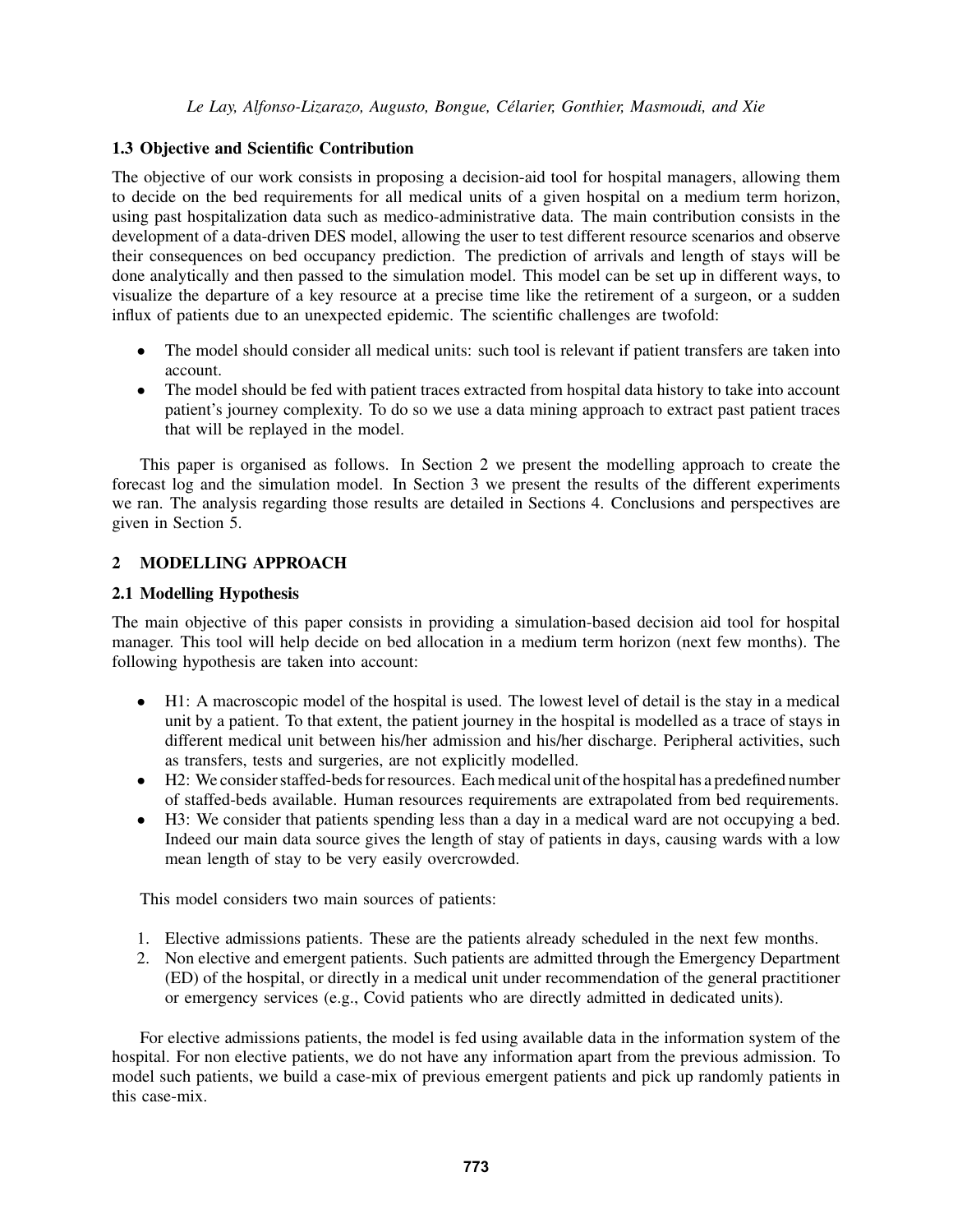## 2.2 Formal Model

## 2.2.1 Patients

We decided to divide the admissions into 2 groups: (i) patients admitted directly into a ward, and (ii) patients admitted through the Emergency Department. We considered patients of the first group as being "planned" by the hospital: although their origins are varied, direct admission show that these pathways are under control. On the other hand, patients admitted through the ED are managed on the run and the medical staff is reacting to their pathologies. The information available through the patient record are the following:

- Anonymous patient identifier,
- Wards in which the patient have been admitted,
- Date of admission in each ward,
- Length of Stay (LoS) in each visited ward,
- Admission modalities and provenance.

From this we computed each patient's trace in the hospital, defined as the chronological succession of wards visited by a patient during his stay at the hospital.

We divided the available data in two subsets, patients admitted to the hospital through the ED (urgent patients), that we will be referring to as *Data-set 1*, and elective patients, similarly *Data-set 2*. We used those data-sets to compute several inputs for our simulation.

## 2.2.2 Medical Units

Medical Units (MU) are modelled as agents and their characteristics as parameters. Two kinds of parameters are used: constants giving information about the existing MU such as the capacity of the ward, and variable parameters used to keep track of the bed and staff demand. When a patient is admitted to a new ward, the ward's occupancy is incremented. The needed staff - doctors, nurses, and caregivers - is calculated by multiplying the occupancy by a theoretical ratio. Those ratios are given by a classification of wards established with health professionals.

### <span id="page-3-0"></span>2.2.3 Hospitalization Process Model

In our process, we use different sources for each patient type (elective and urgent). Following our hypothesis H1, the model is macroscopic, thus all medical units are modelled by a single delay block on AnyLogic. The only exception to this rule is the Emergency Department, which is placed after the urgent patient source. The patient is routed again to the unit's block if his stay is not finished, creating a loop on the medical unit block. When the stay is over, and all the medical units constituting the trace have been visited, the patient is discharged.

To account for the limited number of beds available, we designed a queuing process. A list of similar services was conceived for each unit. If the medical unit needed by the patient is full, we try to reroute the patient toward these services. The patient waits until a bed is available in a suitable unit. If no bed have been found after a week in the targeted services, the patients is routed to an unoccupied bed in a randomly chosen ward. This abusive choice is made in order to avoid the simulation from being blocked by an endless accumulation of patients. In similar situations, doctors would change the patient destination to ensure the care.

A poll of traces followed by emergency patients admitted during the first semester was created using the Data-set 1. This poll is used as a basis for the admissions of generated urgent patients, each generated agent will be randomly assigned a trace from this poll. We calculated admission rates for each day of the week from the daily number of admission in 2017/2018.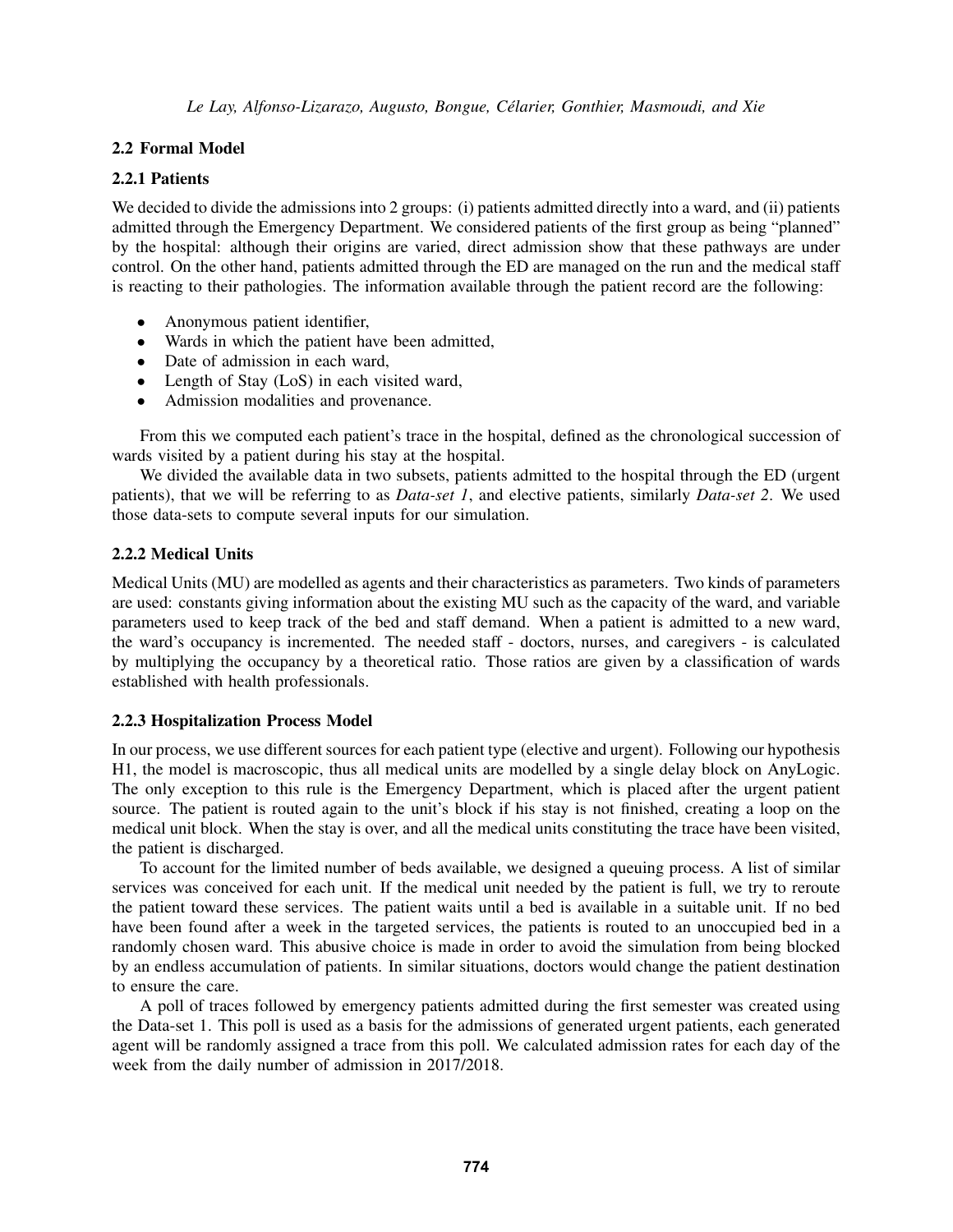In the final version of our model, planned admissions will be entered in the simulation from the hospital's information system. However in the experiment presented here, we used the 2018 patients in Data-set 2 to create the elective patients' admission log.

## <span id="page-4-0"></span>3 EXPERIMENTS AND RESULTS

Our objective is to assess the efficiency of bed-allocation policies in response to predefined situations. After assessing the consistency of the model with the hospital normal activities, we will consider two different scenarios. An increase of arrivals through the Emergency Department and the sudden arrival of patients positive to Covid-19. The Covid+ patient pathway is described here-under.

### 3.1 Case Study

This project is a collaboration with Saint-Etienne's University Hospital (CHUSE). This hospital is composed ´ of 1,795 hospitalisation beds, in 60 departments, located on 3 different geographical sites across the city. It is also the heart of a large territory healthcare network (*Groupement Hospitalier de Territoire Loire* in French). This large group of healthcare centres is designed to pool the hospitals' resources and facilitate the coordination of care inside a territory.

In this study we excluded the paediatric sector as it is managed independently from other services. The main preoccupation of the hospital is the prediction of the bed demand on the medium term, which could help to predict the impact of unexpected events or policies on bed occupancy levels.

Our objective with this simulation is to provide the hospital with a decision-aid tool. Nowadays, decisions of bed allocations or seasonal bed reductions are based on experience, demands from medical wards or financial perspectives. This visualisation tool will allow the hospital to centralise admission previsions and see how these policies impact the patient's flow. In the actual context of pandemic, we decided to focus on recovery and intensive care units that are facing an unpredicted surge of patients.

### 3.1.1 Parameters of the Studied Hospital

The layout of the model is displayed in Figure [1.](#page-5-0) We used four independent sources to generate patients. ED and MU are modelled by delay blocks, the occupancy of each ward is calculated by incrementing the corresponding parameter.

As explained in [2.2.3,](#page-3-0) two sources generate urgent and elective patients. ED LoS is modelled by by triangular distribution with a mean of 6 hours. Elective and urgent patients are served by the same MU block. LoS for each patient is calculated with probability distributions specific to the ward. Using Arena Input Analyzer software we fitted probability distributions and the corresponding parameters for each MU.

Another source is generating warm-up patients. All patients admitted to the CHUSE in 2018 and still present on the 1st of January 2019 are generated using this source to initialise the simulation. Pathways and lengths of stay in each MU are directly used in the simulation. These patients go through a MU block with fixed LoS passed as patient's parameters.

The last source generates Covid-19 patients. Their pathway is fixed, they are admitted to the general recovery unit after a short ED stay. The LoS in this MU is determined by a normal law with a 12 days mean and a standard deviation of 3 days. This is a rough approximation based on discussions with professionals and preliminary data. 10% of the patients are discharged to account for in-hospital mortality. Others are redirected to an intensive care units for a similar time. We consider that after this ICU stay, the patients are discharged from the hospital.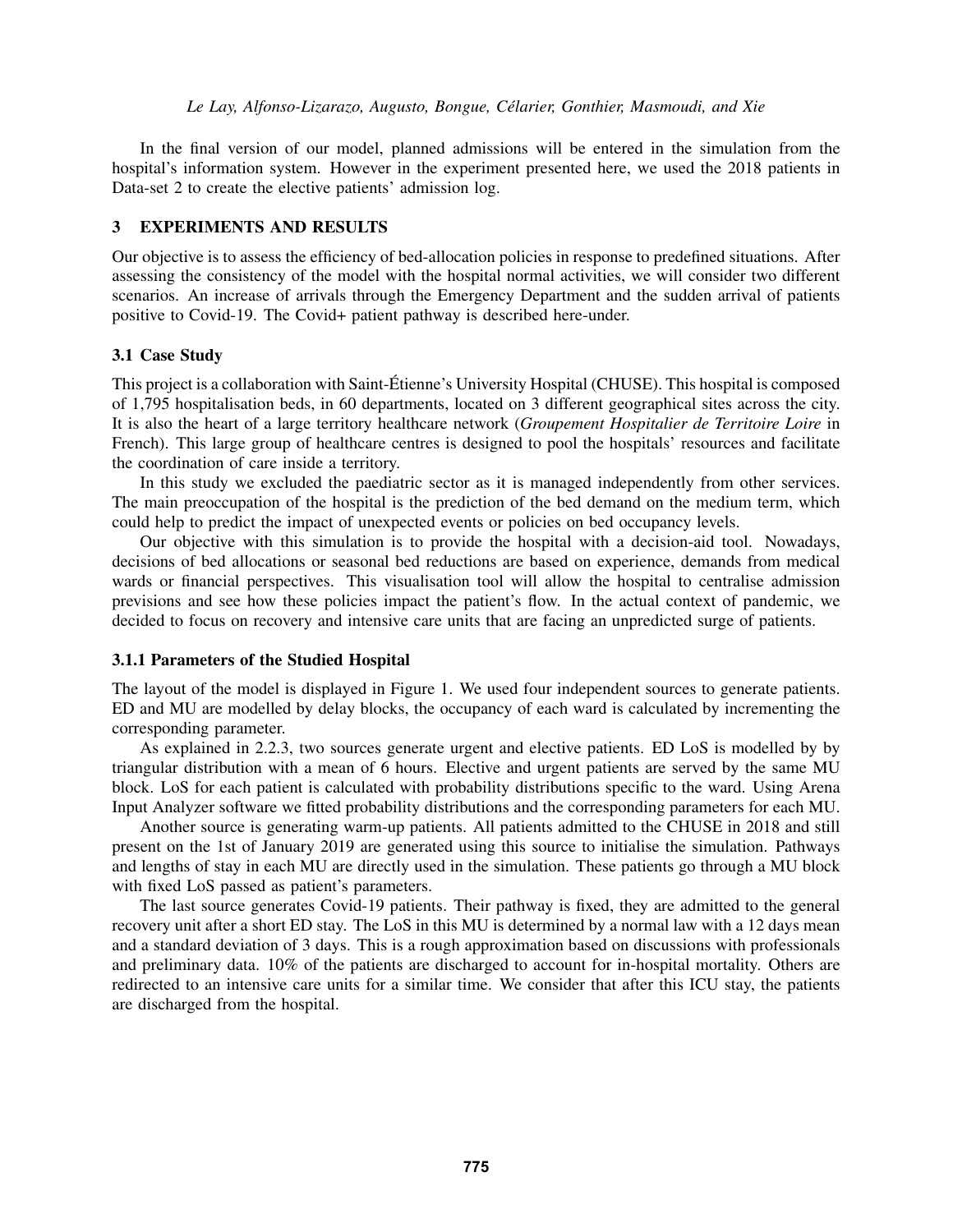

*Le Lay, Alfonso-Lizarazo, Augusto, Bongue, Celarier, Gonthier, Masmoudi, and Xie ´*

<span id="page-5-0"></span>Figure 1: Hospitalization process model representation.

# 3.2 Data

The data was extracted by the Department of Medical Information of the CHUSE. It includes all patients admitted to an adult care unit and discharged during the years 2017 and 2018. We also have the daily bed openings in 2018 for each ward to complete the model.

We used the data (Santé Publique France 2020) regarding patients admitted to a recovery unit in the Loire department for coronavirus with respiratory complications from 03/18/2020 to 04/20/2020. We decided to set the upper bound for arrival rate to 10 patients per day. To simplify and simulate a short epidemic outbreak, Covid patients arrival is programmed from 03/18/2020 for 2 weeks before being set back to 0.

# 3.3 Design of Experiments

We ran different experiments to test the simulation model summarized in Table [1.](#page-6-0) First we tested the model with real data by using the available log on 2017/2018. This validation scenario will be run with infinite capacities, Scenario 0, and finite capacities, Scenario 0'.

A second set of experiments (Scenarios 10–43) is proposed to study a daily admission rate increase. We used our generated data predicting the attendance on 2019 with a varying arrival rate of urgent patients. According to [\(Bergonzoni et al. 2019\)](#page-9-13), ED attendance in France has annually increased by 3.5% on average since 1996. Thus we decided to consider 4 ED admission rates (observed average, 1%, 3%, 5% increases). Experiments will be run with infinite and finite capacities to see the impact of the rerouting possibilities on occupation indicator. Then we will redefine the MR capacity to 90% and 110% of the mean occupation of the finite capacity scenario to experiment a sizing of the ward.

For the last set of experiments (Scenarios 50–54), we extended the simulation to the first semester of 2020 and added the Covid patients outburst. We make set the admission rate of Covid patients to 5 per day for two weeks. Again, we will test this at finite, Scenario 5, and infinite capacities. However, we will allow the entry of Covid patients, even when the ward is fully occupied. We will test two response policies: the rerouting of urgent and elective patients to another ward, and a 25% increase of capacity of the MR ward, independently and combined.

In scenario 0 we consider a 1-year warm-up period (2017). For all other scenarios, the warm-up period of the model is set to 6 months using the warm-up patients described here-above.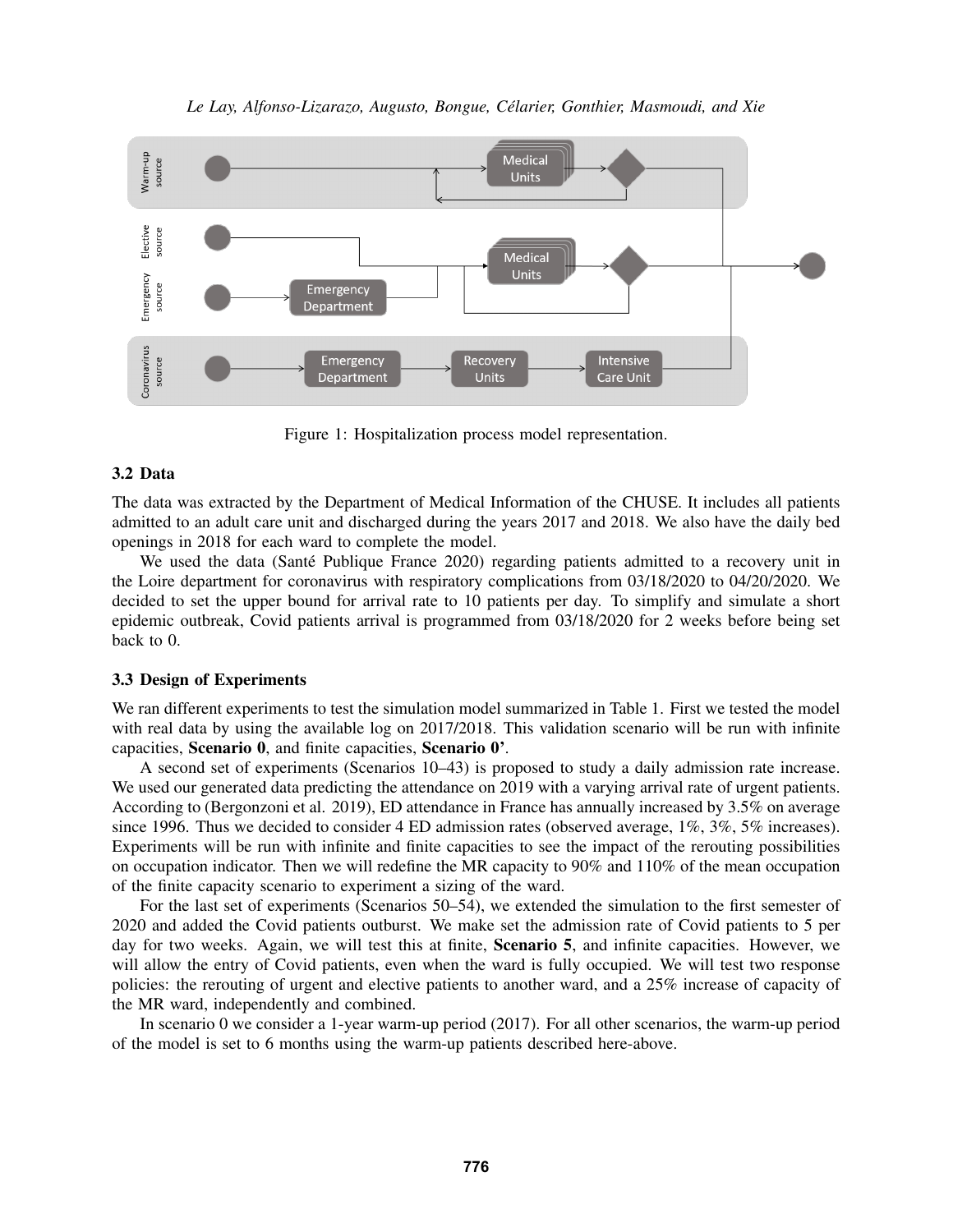|  | Le Lay, Alfonso-Lizarazo, Augusto, Bongue, Célarier, Gonthier, Masmoudi, and Xie |
|--|----------------------------------------------------------------------------------|
|--|----------------------------------------------------------------------------------|

| Scenario      | Finite         | ED admission rate | MR sizing         | Covid Response              |
|---------------|----------------|-------------------|-------------------|-----------------------------|
|               | capacities     |                   |                   |                             |
| Scenario 0    | N <sub>o</sub> |                   |                   |                             |
| Scenario 0'   | Yes            |                   |                   |                             |
| Scenario 10   | N <sub>o</sub> | Observed average  | Observed capacity |                             |
| Scenario 11   | Yes            | Observed average  | Observed capacity |                             |
| Scenario 12   | Yes            | Observed average  | 90% Mean OR Sc11  |                             |
| Scenario 13   | Yes            | Observed average  | 110% Mean OR Sc11 |                             |
| Scenario $20$ | N <sub>o</sub> | 1% increase       | Observed capacity |                             |
| Scenario 21   | Yes            | 1% increase       | Observed capacity |                             |
| Scenario 22   | Yes            | 1% increase       | 90% Mean OR Sc21  |                             |
| Scenario 23   | Yes            | 1% increase       | 110% Mean OR Sc21 |                             |
| Scenario 30   | N <sub>0</sub> | 3% increase       | Observed capacity |                             |
| Scenario 31   | Yes            | 3% increase       | Observed capacity |                             |
| Scenario 32   | Yes            | 3% increase       | 90% Mean OR Sc31  |                             |
| Scenario 33   | Yes            | 3% increase       | 110% Mean OR Sc31 |                             |
| Scenario 40   | N <sub>o</sub> | 5% increase       | Observed capacity |                             |
| Scenario 41   | Yes            | 5% increase       | Observed capacity |                             |
| Scenario 42   | Yes            | 5% increase       | 90% Mean OR Sc41  |                             |
| Scenario 43   | Yes            | 5% increase       | 110% Mean OR Sc41 |                             |
| Scenario 50   | N <sub>o</sub> | Observed average  | Observed capacity | none                        |
| Scenario 51   | Yes            | Observed average  | Observed capacity | none                        |
| Scenario 52   | Yes            | Observed average  | Observed capacity | Reroute other patients      |
| Scenario 53   | Yes            | Observed average  | Observed capacity | Temporary capacity increase |
| Scenario 54   | Yes            | Observed average  | Observed capacity | Sc 52 and 53                |

<span id="page-6-0"></span>Table 1: Details of the experiments considered.

# 3.4 Key Performance Indicators

The output variables of the simulation are the *mean occupancy ratio* of the "Multi-purpose Recovery" (MR) ward and the *maximum occupancy* over the studied period. The first figure will allow us to compare the global impact of the epidemic on the ward, while the second gives us the maximum amount of resources that are required to face the demand and thus quantify how the service is overwhelmed.

Those indicators were calculated over different periods depending on the scenario. In scenario 0 we consider the year 2018, for scenarios 10–43 we consider the year 2019, and for scenarios 50–54 regarding Covid patients, the indicators were calculated between the 01-01-2020 and 06-30-2020.

# 3.5 Results

For each scenario we set 10 replications and calculated the mean and standard deviation of the two KPIs. The results are summed up in Tables [2,](#page-7-0) [3](#page-7-1) and [4.](#page-8-2)

# 3.5.1 Validation Scenario

In this scenario we inject history log and compare the output of the simulation with real KPIs. The results in Table [2](#page-7-0) show a Mean OR of 83.90%. This result is coherent with the real observed occupation rate. The maximum occupancy in the service is 16. This ward is required by a lot of patients and sudden surges can occur. However doctors and nurses will manage patients pathways to keep the number of patients under the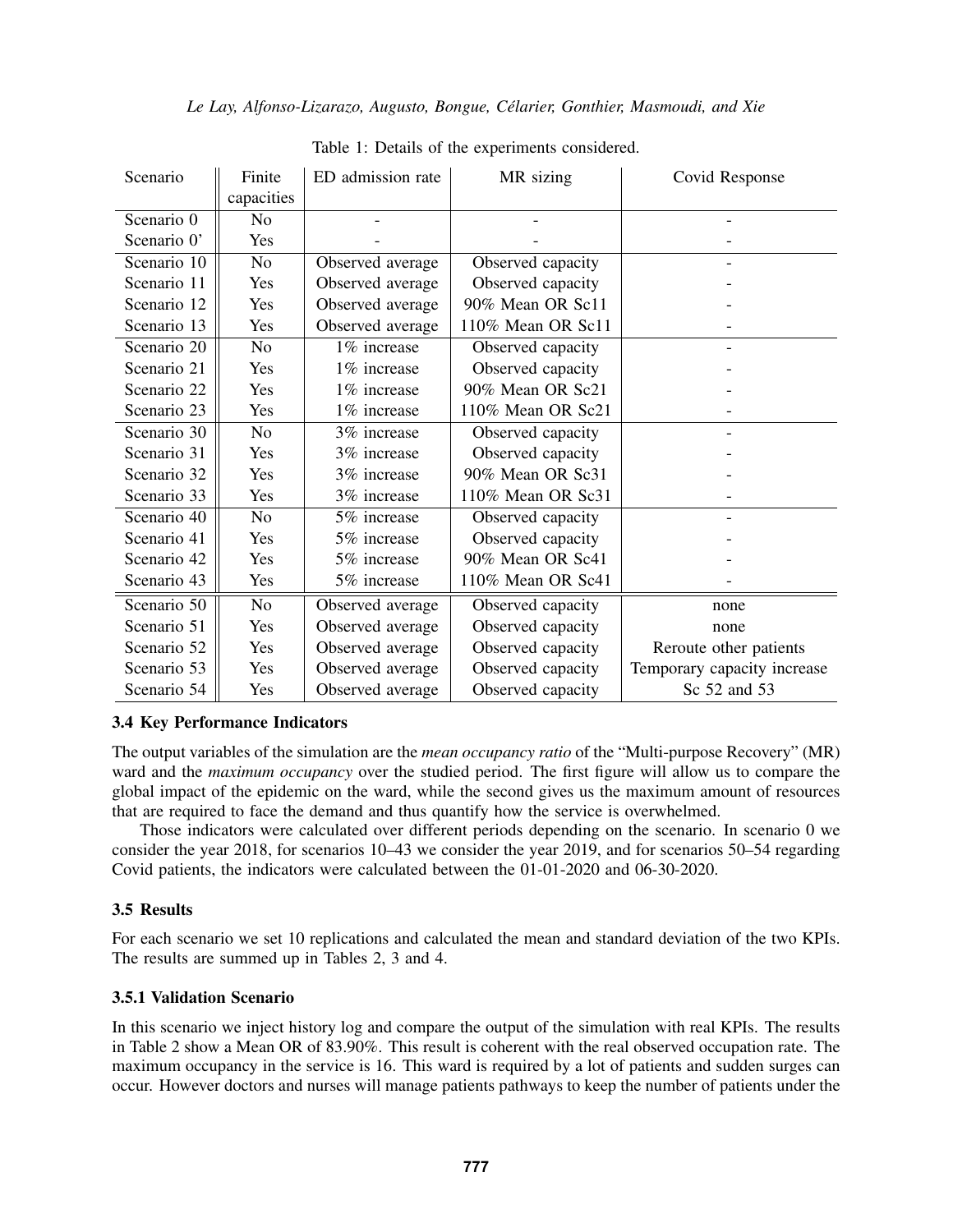<span id="page-7-0"></span>

|             |              | Mean OR $(\%)$ (std dev) Average maximum Occupancy (std dev) |
|-------------|--------------|--------------------------------------------------------------|
| Scenario 0  | $83.90(-)$   | 16 $(-)$                                                     |
| Scenario 10 | 52.19(1.53)  | 18.0(1.63)                                                   |
| Scenario 20 | 52.94(1.65)  | 18.2(1.23)                                                   |
| Scenario 30 | 54.00 (2.49) | 18.7(1.50)                                                   |
| Scenario 40 | 54.48 (2.52) | 18.1(1.52)                                                   |

Table 2: Occupancy ratio and maximum occupancy in the MR ward at infinite capacities.

ward's capacity, explaining the small difference between the capacity (15) and the maximum occupancy (16).

## 3.5.2 Normal Activity Simulation

In scenarios 10, 20, 30 and 40 we notice that mean occupancy ratio is a lot smaller than the one in validation scenario, while the maximum occupancy across the 10 repetitions is higher (see Table [2\)](#page-7-0). We believe this difference may be partly caused by the hypothesis H3. Indeed, this hypothesis may conduce the model to accept patients too quickly into certain wards, thus reducing the global occupation rate in critical services. The increase of admissions through the ED has a small impact on the ward's occupancy, but is still noticeable.

# 3.5.3 Finite Capacities and Ward Resizing

The results are summed up in Table [3.](#page-7-1) First, we see that taking into account finite capacities leads to higher occupation rates for the MR ward. We can also notice that the increase in emergency patients arrival does not affect the mean OR enough to have an impact on the wards' target values for our sizing experiment (8 and 10 beds) on such a short period of time. When the capacity is fixed to 8 beds, we can see that the MR ward occupation rate is really close to 100%, leaving no beds available for unexpected patients.

|             | MR Capacity | Mean OR $(\%)$ (std dev) | Maximum Occupancy (std dev) |
|-------------|-------------|--------------------------|-----------------------------|
| Scenario 0' | 15          | $84.84$ (-)              | $15( - )$                   |
| Scenario 11 | 15          | 58.94 (2.00)             | $15( - )$                   |
| Scenario 12 | 8           | 99.97 (0.04)             | $8(-)$                      |
| Scenario 13 | 10          | 88.75 (3.54)             | $10(-)$                     |
| Scenario 21 | 15          | 57.38 (1.51)             | $15( - )$                   |
| Scenario 22 | 8           | 99.95 (0.09)             | $8(-)$                      |
| Scenario 23 | 10          | 91.72 (4.69)             | $10(-)$                     |
| Scenario 31 | 15          | 59.86 (2.25)             | $15( - )$                   |
| Scenario 32 | 8           | 99.98 (0.03)             | $8(-)$                      |
| Scenario 33 | 10          | 92.31 (3.87)             | $10(-)$                     |
| Scenario 41 | 15          | 60.40(1.83)              | $15( - )$                   |
| Scenario 42 | 8           | 99.96 (0.07)             | $8(-)$                      |
| Scenario 43 | 10          | 91.57 (4.22)             | $10(-)$                     |

<span id="page-7-1"></span>Table 3: Occupancy ratio and maximum occupancy in the MR ward with finite capacities.

# 3.5.4 COVID Simulation

The massive arrival of patient logically causes an increase of the Occupancy Rate of the MR ward. At baseline, with a Covid patient arrival rate at 0, the system behaves as expected, with indicators similar to the one of scenario 1. The staff needed to respond to this surge is high as well.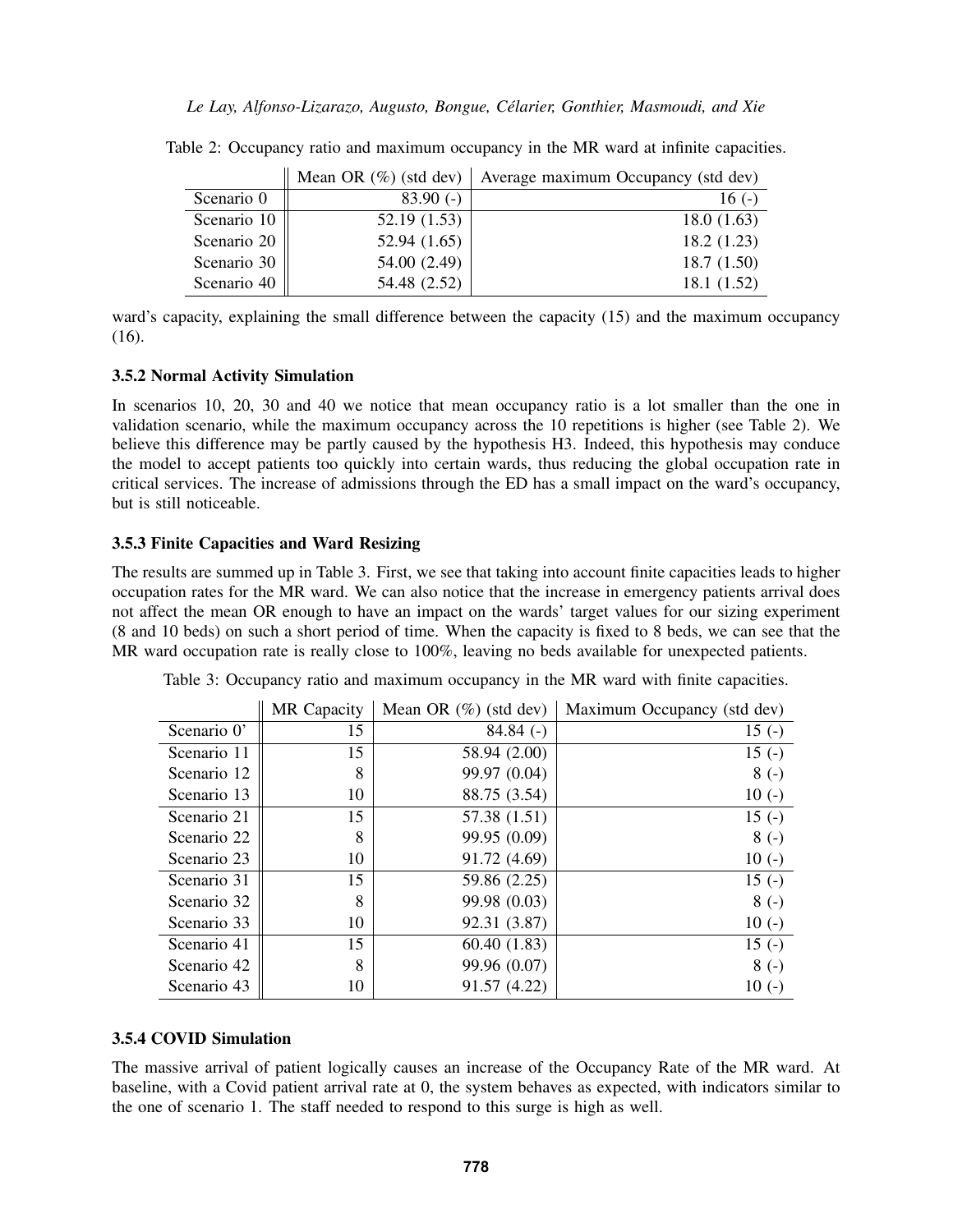In Table [4](#page-8-2) a daily arrival rate of 5 Covid patients overcrowds the ward, with an average maximum occupancy of 65 patients at the same time. The bed and staff requirements are high, at baseline our medical partner indicates that about 8 doctors and 40 nurses work in the MR ward with 15 beds. Without any action on the admission policy, the hospital would need the equivalent of 5 MR units fully staffed to treat all patients during the pandemics. We can see that the combination of a temporary increase of the capacity and the routing of non-covid patients to other units are significantly reducing the Mean OR.

Table 4: Occupancy ratio and maximum occupancy in the MR ward with Covid patients.

<span id="page-8-2"></span>

|             |               | Mean OR $(\%)$ (std dev) Average maximum Occupancy (std dev) |
|-------------|---------------|--------------------------------------------------------------|
| Scenario 0  | $83.9(-)$     | 16.0 $(-)$                                                   |
| Scenario 50 | 60.8 $(1.52)$ | 65.0(9.37)                                                   |
| Scenario 51 | 69.0(2.12)    | 63.3 (10.12)                                                 |
| Scenario 52 | 67.1(2.43)    | 62.5(9.96)                                                   |
| Scenario 53 | 66.2(1.99)    | 59.5 (7.06)                                                  |
| Scenario 54 | 64.6 (1.96)   | 61.5(7.15)                                                   |

### <span id="page-8-0"></span>4 DISCUSSION

The main contribution of this paper is the conception of a digital twin of a health care centre, able to adequately mimic the behaviour of our partner hospital. We believe that our model can be a valuable decision-helping tool to estimate the resources needed for day-to-day operations and to assess the need for a special policy in the case of unpredicted events as we did in scenarios 50–54.

Although the results of the simulation are promising, we believe this model can be improved, in particular the wards' finite capacities and waiting queues. Indeed the relations between the ward can be more accurately described. For instance, a patient could be rerouted to another ward based on his diagnoses and the wards' specialities for instance.

Moreover, additional work should be done to clean the database and correct the problems posed by hypothesis H3. Indeed we noticed that wards highly demanded for short stays (less than 3 days in average) are not well modelled by our simulation, causing an accumulation of patients waiting for a bed, even in Scenario 0. We believe that obtaining more precise data for those few wards should help improve the model.

Response policies have been designed and tested to test our model. We believe that studying the actual response of the CHUSE to this crisis, with precise data on Covid patients' pathways, would improve this model. In addition, implementing dynamic surge policies, like allowing an admission without considering capacities under certain conditions would greatly improve the model.

#### <span id="page-8-1"></span>5 CONCLUSIONS

In this paper, we described the creation of a simulation model of the hospital from patients' records. The study of patients' stays allowed us to build a macroscopic and representative model of the studied hospital. We produced a prospective analysis of patients arrivals on the year 2019 and the first semester of 2020. This allowed us to analyse bed occupancy when the hospital is running its usual activities.

Using data from the current coronavirus pandemic, we ran an experiment to demonstrate how this simulation could be used to assess the model's response to an unexpected variation of arrivals. We believe the results demonstrates how this tool can help the decision process concerning bed management policies when facing unexpected events. The strength of this data-driven DES model is its ability to account for the major part of the hospital. In addition, given a thorough data analysis, it can be used to test different organisations of the hospital in what-if scenarios, or applied to other health care centres.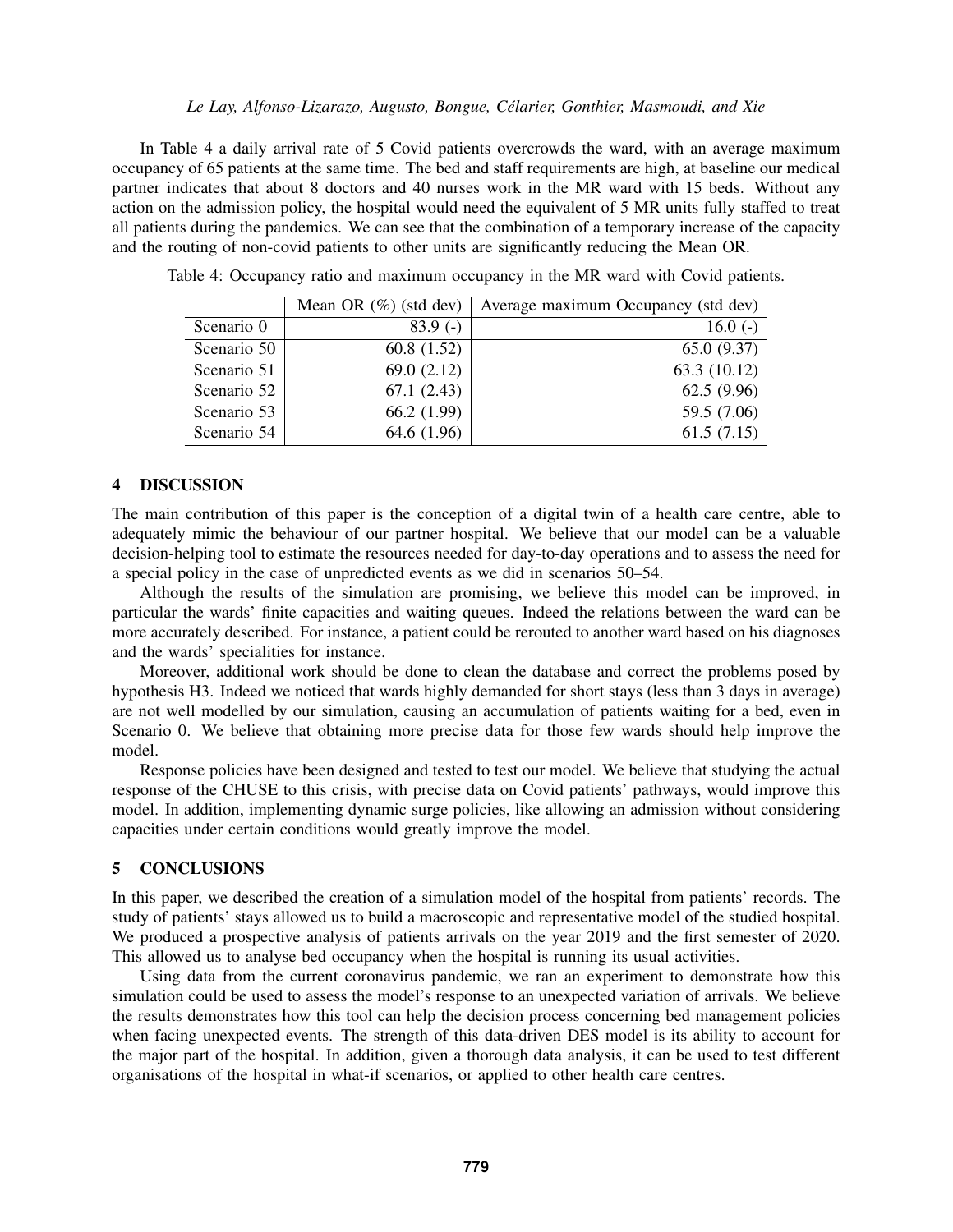We identified and detailed several perspectives of improvement that will help in providing a robust insight on the hospital current state and reassert its use as a decision-helping tool. First, implementing more realistic patients' pathways will improve the accuracy of the model in describing hospital's day-to-day activities. Secondly, the definition of dynamic surge responses is a necessary step analyze the impact of exceptional crises like Covid-19 epidemic. Once completed and reviewed by hospital's officials, a standalone version of the model is to be delivered as a decision-aid tool.

### **REFERENCES**

- <span id="page-9-1"></span>Abraham, G., G. B. Byrnes, and C. A. Bain. 2009. "Short-Term Forecasting of Emergency Inpatient Flow". *IEEE Transactions on Information Technology in Biomedicine* 13(3):380–388.
- <span id="page-9-10"></span>Ben-Tovim, D., J. Filar, P. Hakendorf, S. Qin, C. Thompson, and D. Ward. 2016. "Hospital Event Simulation Model: Arrivals to Discharge–Design, Development and Application". *Simulation Modelling Practice and Theory* 68:80–94.
- <span id="page-9-13"></span>Bergonzoni, A., B. Boisguérin, N. Boussaïd, H. Chaput, A. Dahmouh, A. Delaporte, G. Gateaud, C. Legris, S. Morin, A. Pla, C. de Peretti, T. Seimandi, F. Toutlemonde, R. Trémoulu, A. Vilain, A. Vuagnat, and E. Yilmaz. 2019. Les Etablissements *de Sante - Edition 2019 ´* . Paris, France: DREES.
- <span id="page-9-9"></span>Brailsford, S. C., T. Eldabi, M. Kunc, N. Mustafee, and A. F. Osorio. 2019. "Hybrid Simulation Modelling in Operational Research: A State-of-the-Art Review". *European Journal of Operational Research* 278(3):721–737.
- <span id="page-9-11"></span>Busby, C. R., and M. W. Carter. 2017. "Data-Driven Generic Discrete Event Simulation Model of Hospital Patient Flow Considering Surge". In *2017 Winter Simulation Conference*, edited by W. K. V. Chan, A. D'Ambrogio, G. Zacharewicz, N. Mustafee, G. Wainer, and E. Page, 3006–3017. Piscataway, New Jersey: Institute of Electrical and Electronics Engineers, Inc.
- <span id="page-9-7"></span>Cabrera, E., M. Taboada, M. L. Iglesias, F. Epelde, and E. Luque. 2011. "Optimization of Healthcare Emergency Departments by Agent-Based Simulation". In *Proceedings of the International Conference on Computational Science*, edited by M. Sato, S. Matsuoka, P. M. Sloot, G. D. van Albada, and J. Dongarra, Volume 4, 1880–1889. Amsterdam, Netherlands: Elsevier B.V.
- <span id="page-9-5"></span>Chavis, J., A. L. Cochran, K. E. Kocher, V. N. Washington, and G. Zayas-Caban. 2016. "A Simulation Model of Patient Flow ´ through the Emergency Department to Determine the Impact of a Short Stay Unit on Hospital Congestion". In *2016 Winter Simulation Conference*, edited by T. M. K. Roeder, P. I. Frazier, R. Szechtman, E. Zhou, T. Huschka, and S. E. Chick, 1982–1993. Piscataway, New Jersey: Institute of Electrical and Electronics Engineers, Inc.
- <span id="page-9-8"></span>Chong, M., M. Wang, X. Lai, B. Zee, F. Hong, E. Yeoh, E. Wong, C. Yam, P. Chau, K. Tsoi, and C. Graham. 2015. "Patient Flow Evaluation with System Dynamic Model in an Emergency Department: Data Analytics on Daily Hospital Records". In *2015 IEEE International Congress on Big Data*. October 29<sup>th</sup> - November 1<sup>st</sup>, New York, New York, 320–323.
- <span id="page-9-4"></span>El-Darzi, E., C. Vasilakis, T. Chaussalet, and P. Millard. 1998. "A Simulation Modelling Approach to Evaluating Length of Stay, Occupancy, Emptiness and Bed Blocking in a Hospital Geriatric Department". *Health Care Management Science* 1(2):143–149.
- <span id="page-9-0"></span>Farmer, R. D., and J. Emami. 1990. "Models for Forecasting Hospital Bed Requirements in the Acute Sector.". *Journal of Epidemiology & Community Health* 44(4):307–312.
- <span id="page-9-2"></span>Kumar, A., R. J. Jiao, and S. J. Shim. 2008. "Predicting Bed Requirement for a Hospital Using Regression Models". In *IEEE International Conference on Industrial Engineering and Engineering Management*. Singapore: December 8th- 11th, Inc. 665-669.
- <span id="page-9-6"></span>Salmon, A., S. Rachuba, S. Briscoe, and M. Pitt. 2018. "A Structured Literature Review of Simulation Modelling Applied to Emergency Departments: Current Patterns and Emerging Trends". *Operations Research for Health Care* 19:1–13.
- <span id="page-9-12"></span>Santé Publique France 2020. "Données Hospitalières Relatives à l'Epidémie de COVID-19". [https://www.data.gouv.fr/fr/datasets/](https://www.data.gouv.fr/fr/datasets/r/63352e38-d353-4b54-bfd1-f1b3ee1cabd7)  $r/63352e38-d353-4b54-bfd1-f1b3ee1cabd7$ , accessed  $20<sup>th</sup>$  April.
- <span id="page-9-3"></span>Tan, K. W., Q. Y. Ng, F. N. H. L. Nguyen, and S. S. W. Lam. 2019. "Data-Driven Decision-Support for Process Improvement through Predictions of Bed Occupancy Rates". In *2019 IEEE 15th International Conference on Automation Science and Engineering*, 133–139. Vancouver, Canada: August  $22<sup>nd</sup>$ -  $26<sup>th</sup>$ , Institute of Electrical and Electronics Engineers, Inc. 665-669.

### AUTHOR BIOGRAPHIES

JULES LE LAY is currently a Ph.D Student at the Center for Health Engineering at Mines Saint-Etienne, FRANCE. He received a MsC in Engineering from Mines Saint-Etienne, Auvergne-Rhône-Alpes in 2017. His research interests include modelling, simulation and optimisation of health-care systems. His e-mail address is [jules.le-lay@emse.fr.](mailto://jules.le-lay@emse.fr)